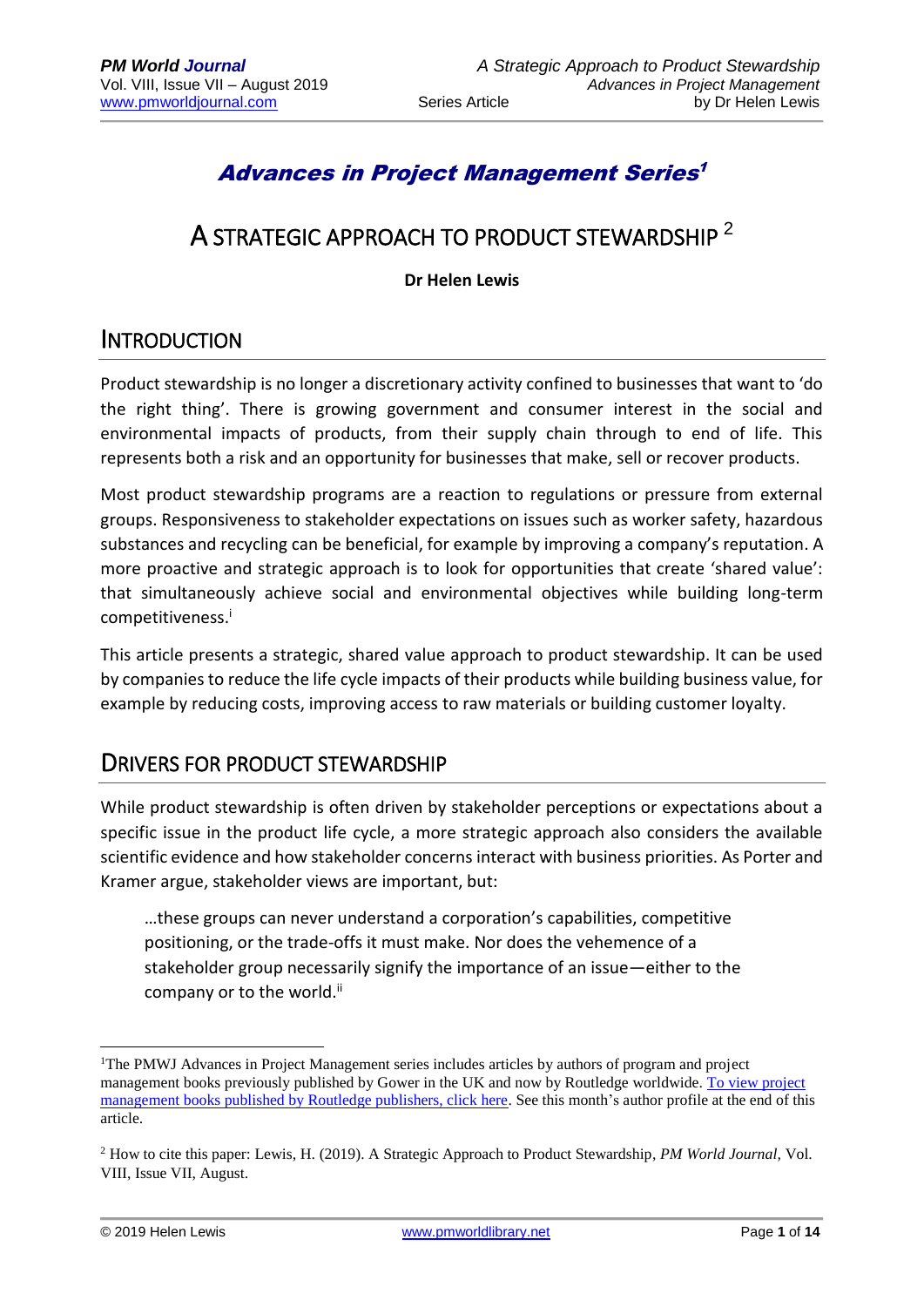N

In practice most companies are driven to act by a combination of factors, including stakeholder expectations, evidence of product impacts and business goals and priorities. A systematic approach to product stewardship involves careful evaluation of all three drivers to guide decision making within firms (Error! Reference source not found.**)**.

#### *Figure 1: Three steps towards a product stewardship strategy*

| Understand stakeholder expectations                             |                                                                                                                                      |                                                                                                                                |  |  |  |
|-----------------------------------------------------------------|--------------------------------------------------------------------------------------------------------------------------------------|--------------------------------------------------------------------------------------------------------------------------------|--|--|--|
| Engage with stakeholders<br>to understand their<br>concerns and | Evaluate product impacts<br>Undertake research on<br>the social and<br>environmental impacts of<br>products over their life<br>cycle | Identify corporate<br>priorities                                                                                               |  |  |  |
| expectations                                                    |                                                                                                                                      | Select material issues and<br>product stewardship<br>strategies that offer the<br>greatest potential to<br>create shared value |  |  |  |

The following section considers each one of the three drivers for product stewardship individually: stakeholders, product research, and business priorities.

#### STAKEHOLDER ENGAGEMENT

Ongoing stakeholder engagement through surveys, workshops or informal dialogue is essential to the success of product stewardship initiatives. Many existing schemes were developed in response to pressure from environment groups or regulators. In the 1990s Greenpeace International campaigned to stop companies using chlorine-containing products, including PVC plastic. In Australia, following similar developments in Europe, resin suppliers and converters responded by developing a comprehensive environmental program in consultation with stakeholders. This included a voluntary phase-out of heavy metal additives and support for collection and recycling of PVC products.

In contrast, the Call2Recycle battery recycling program was set up by battery manufacturers in the U.S. to avoid product bans and mandatory recycling mandates. In 1991 the Environment Protection Agency announced that rechargeable nickel cadmium batteries would be classified as a hazardous waste and delegated responsibility to the states for regulation. After a number of states introduced laws mandating producer responsibility for recycling, and others threatened to ban the sale of mercury and cadmium-containing products, including rechargeable batteries, the industry established a voluntary national recycling scheme to avoid any further regulation.

Over time these organisations, and many others like them, have shifted from a reactive and defensive approach to a more proactive engagement strategy. The Vinyl Council of Australia, for example, seeks input to its program through an external Technical Steering Group that meets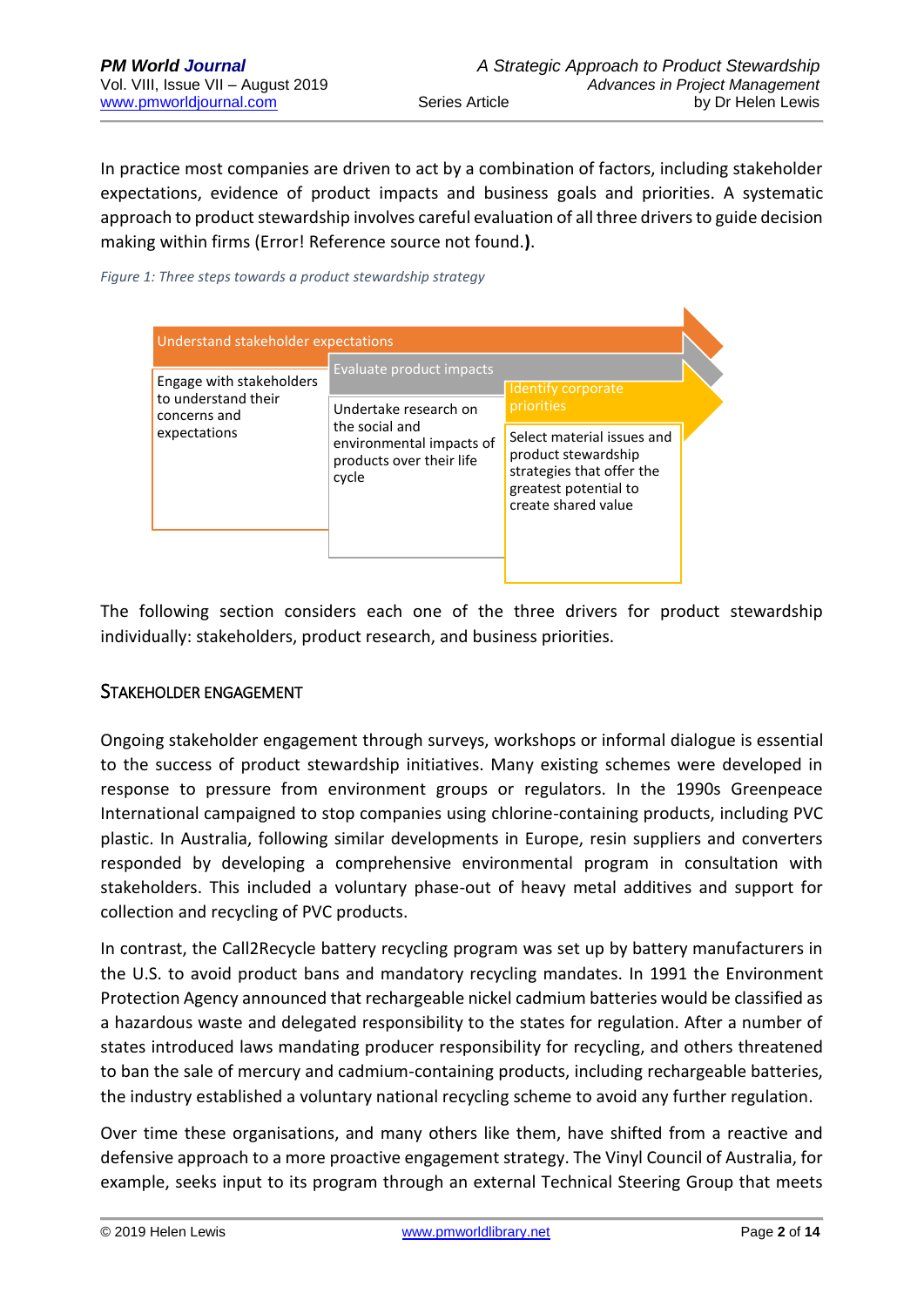quarterly, and a larger stakeholder round table every two to three years. Some of the significant changes that have been made in response to stakeholder feedback include a commitment to open disclosure of material components and actions to address climate change.

Companies can minimise the risks associated with negative stakeholder perceptions and influence by taking steps to engage with groups that are important to their business. The most appropriate engagement tools will vary depending on the purpose, for example whether stakeholders are being approached to help Identify corporate social responsibility priorities; to guide product development and marketing strategies; or to inform product take-back programs.

#### *Stakeholder mapping*

A useful starting point is the development of a 'stakeholder map'. This can take many different forms, ranging from a simple diagram to a matrix showing the potential importance of each stakeholder to the business.

In practice a firm's stakeholders are never equally important, and their issues and expectations need to be prioritised. Regulators and customers are generally given a high priority because of their potential to negatively impact on the business if their concerns are not addressed. Noncompliance with a government directive, for example, could result in a financial penalty or (more importantly) a loss of corporate reputation.

Business for Social Responsibility (BSR) has developed a list of five criteria to guide this process :

- **Contribution (value)** does the stakeholder have information, counsel or expertise on the issue that can be helpful to the company?
- **Legitimacy** how legitimate is the stakeholder's claim to engagement?
- **Willingness** how willing is the stakeholder to engage?
- **Influence**  how much influence does the stakeholder have, and on whom?
- **Necessity of involvement** is this someone who could derail or de-legitimise the process if they are not included?iii

#### *Engaging with consumers*

A successful product stewardship strategy requires a good understanding of consumer attitudes and behavior. Consumers can influence the environmental impact of products in several ways:

- through their purchasing decisions, for example whether to buy a 'green' or environmentally improved product
- through the way they use products, for example whether they choose to wash clothes with hot or cold water
- through their disposal decisions, for example whether to give something away when they no longer want it, recycle it, or put it in a rubbish bin.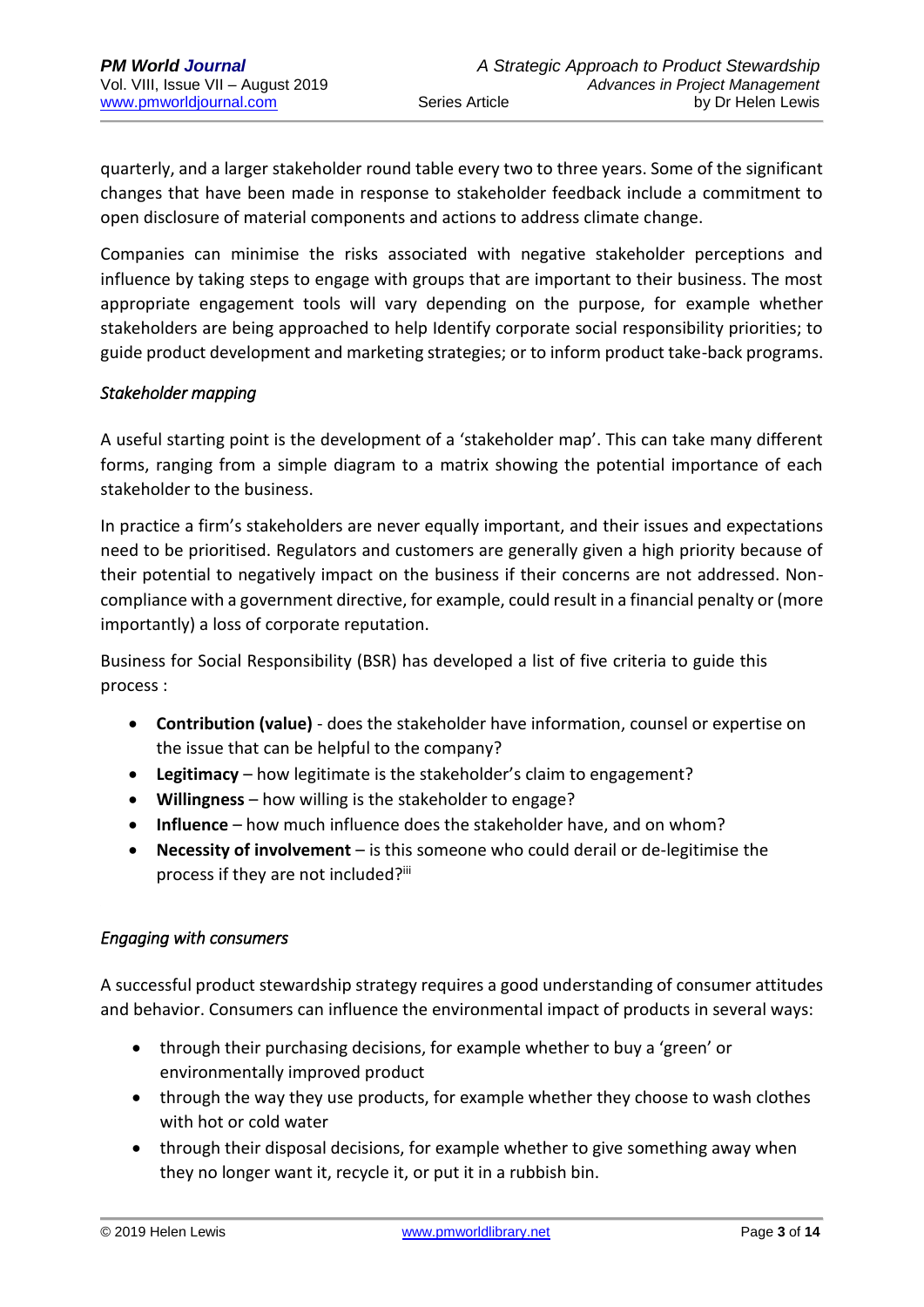For these reasons, individual companies, stewardship organisations and government environment agencies often undertake market research to inform their environmental programs.

Numerous surveys have been undertaken on consumer attitudes to the environment, their purchasing preferences, and their willingness to buy more sustainable products. These often identify a gap between consumers' expressed concerns about social and environmental issues and their willingness to reflect these concerns in their purchasing behaviour.<sup>iv</sup>

BBMG, GlobeScan and SustainAbility surveyed over 6,000 consumers in six international markets (Brazil, China, Germany, India, United Kingdom and United States) and identified strong demand for more sustainable products.<sup>v</sup> Almost two-thirds of respondents (65%) said that they 'feel a sense of responsibility to purchase products that are good for the environment and for society'.<sup>vi</sup> When asked about which social and environmental issues were most important for companies to address as part of their products, services or operations; there was universal agreement in all markets that 'safe drinking water' was the most important issue overall, followed by several other social issues such as healthcare and jobs. Waste reduction was supported by 85% of respondents, which made it the highest-ranking environmental issue on the list. Vii

In the same survey, most consumers (75%) agreed that they would 'purchase more products that are environmentally and socially responsible' if they 'performed as well as, or better than, products they usually buy'. This clearly presents a marketing opportunity for companies with the ability to change their product mix or redesign products to reduce their environmental or social impacts.

### UNDERSTANDING PRODUCT IMPACTS

Additional research is often required to test stakeholder perceptions or to gather further information on product impacts. The PVC industry in Australia, for example, commissioned a literature review from Australia's pre-eminent scientific organisation, the Commonwealth Scientific and Industrial Research Organisation (CSIRO), to investigate stakeholder claims that PVC was more hazardous than other building materials and should be avoided in construction of infrastructure for the 2000 Olympic Games in Sydney.

CSIRO's report concluded that PVC building products were generally sound from an environmental perspective but there were issues that could be addressed to improve their performance.<sup>viii</sup> The findings of this study and a later update have helped to shape the industry's product stewardship program.ix

#### *Life cycle mapping*

A literature review is useful to investigate specific issues raised by stakeholders. A visual 'life cycle mapping' exercise can also provide insights into the product life cycle and some of the sustainability benefits and impacts associated with each stage. This can be as simple as a handdrawn flow chart, compiled by a cross-functional and knowledgeable group of people within the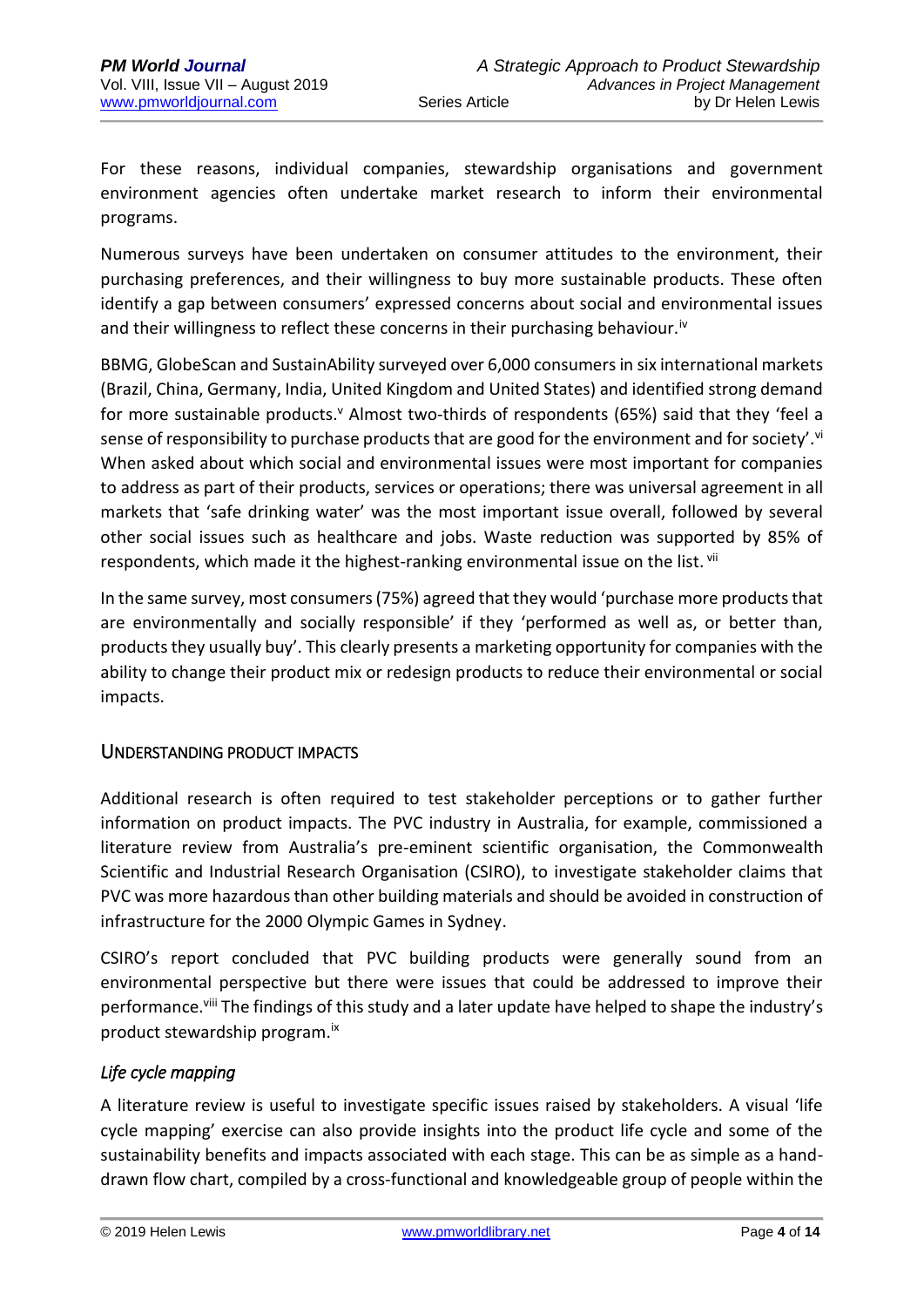company, showing the different stages in the product life cycle and some of the inputs and outputs at each stage. An exercise like this has some advantages compared to a literature review:

- it is specific to a particular company, product and supply chain
- a visual map, particularly when undertaken as a group exercise, can identify materials, components or activities that may have been overlooked.

A more detailed explanation and step-by-step guide to developing a life cycle map is found in Verghese and Lockrey.<sup>x</sup>

#### *Life cycle assessment*

Life cycle assessment (LCA) is an internationally recognised method for evaluating the environmental impacts of a product over its total life cycle. LCA is useful when an organisation needs to evaluate the environmental impacts of a product or system with a high degree of accuracy, for example to support product claims.<sup>xi</sup> Nestlé, for example, commissioned an LCA to calculate the environmental benefits of a new laminated pouch for coffee, and the results were promoted on the label. The LCA found that the pouch used 73% less non-renewable energy, 66% less water and emitted 75% less greenhouse gas emissions over its entire life cycle than a glass jar, challenging a common perception that glass is superior to plastics from an environmental perspective.<sup>xii</sup>

An LCA can also make an important contribution to understanding and managing environmental problems, for example by revealing 'blind spots' in the knowledge base.<sup>xiii</sup> While batteries are often perceived as a hazardous waste issue, for example, there are also significant issues in raw materials extraction and processing. ${}^{xiv}$  One of the benefits of an LCA is that it generally highlights a range of different impacts that may require trade-offs in the selection of appropriate strategies.

The cost of an LCA can be a valuable and worthwhile investment if it helps to generate new business opportunities. Interface Carpets, for example, used an LCA to identify and promote design improvements, such as the use of lower yarn weights, which gave the company a competitive advantage<sup>xv</sup>.

There are a number of LCA software tools which are available to assist practitioners.<sup>xvi</sup> These include publicly available inventory data and also allow the user to add their own productspecific data to improve its accuracy and therefore value.

#### IDENTIFYING PRIORITY ISSUES AND STRATEGIES

Stakeholder engagement and product research can both help to identify social issues that could be considered 'material' to a business. These have been defined as issues that:

- reflect the organisation's significant economic, environmental and social impacts; or
- substantially influence the assessments and decisions of stakeholders.<sup>xvii</sup>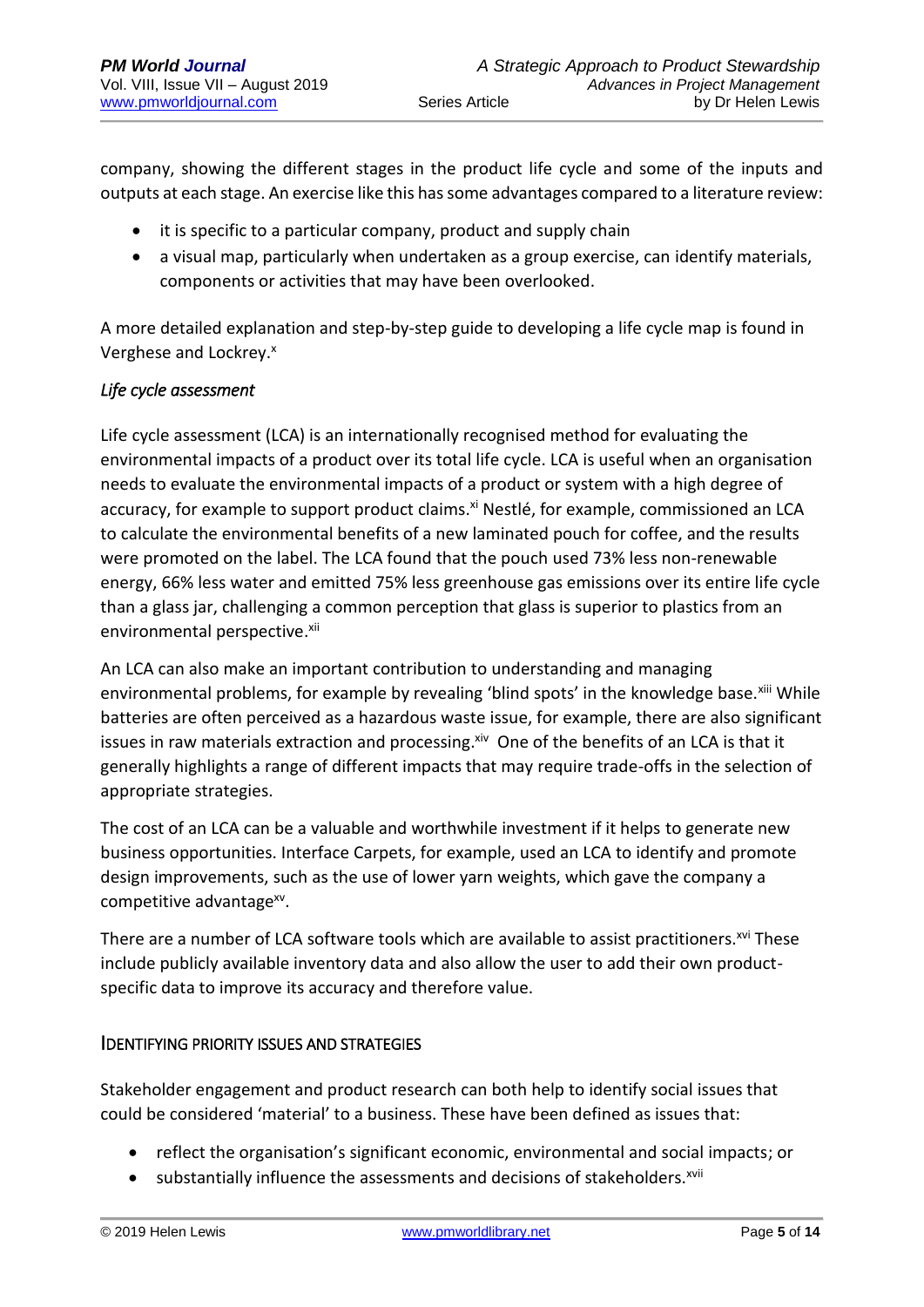Businesses are not responsible for all of society's problems; nor are they always in the best position to address them (many issues are better addressed by governments or civil society actors). Porter and Kramer advise companies to select social issues that intersect with their particular business interests:

The essential test that should guide CSR is not whether a cause is worthy but whether it presents an opportunity to create shared value—that is, a meaningful benefit for society that is also valuable to the business.<sup>xviii</sup>

Porter and Kramer distinguish between three types of issues: generic social issues; those directly related to a company's value chain; and social issues in the external environment that affect competitiveness (Table 1).<sup>xix</sup> To maximise the overall benefits of a CSR program, the authors recommend that companies choose CSR strategies that either transform their value chain activities to benefit society and improve competitiveness at the same time, or change aspects of the external environment to improve the 'competitive context' in which they operate. External issues that affect productivity include the availability of raw materials and labour, the nature of regulations and standards, demand from local consumers, or access to firms in related fields.<sup>xx</sup>

*Table 1: Prioritising social issues*

| <b>Generic social issue</b>     | <b>Value chain social impacts</b> | Social dimensions of<br>competitive context |
|---------------------------------|-----------------------------------|---------------------------------------------|
| Social issues that are not      | Social issues that are            | Social issues in the external               |
| significantly affected by a     | significantly affected by a       | environment that significantly              |
| company's operations nor        | company's activities in the       | affect the underlying drivers of            |
| materially affect its long-term | ordinary course of business       | a company's competitiveness in              |
| competitiveness                 |                                   | the locations where it operates             |

Source: Porter and Kramer<sup>xxi</sup>

This framework for strategic CSR can also be used to identify material issues and priorities for product stewardship. Changes to products or packaging to reduce material consumption, eliminate toxic components or improve recovery can transform a company's value chain in ways that achieve both societal and business benefits.

## PRODUCT STEWARDSHIP POLICY AND STRATEGIES

To be effective, product stewardship needs to be considered in every aspect of a business; from corporate policy and targets through to the product portfolio, design, procurement and distribution. It has implications for every function within the business.

This section outlines some of the strategies that companies are commonly using to manage the environmental and social aspects of their products. It focuses on four key areas of activity: corporate policy (leadership), design, procurement and product recovery (**Figure 2**).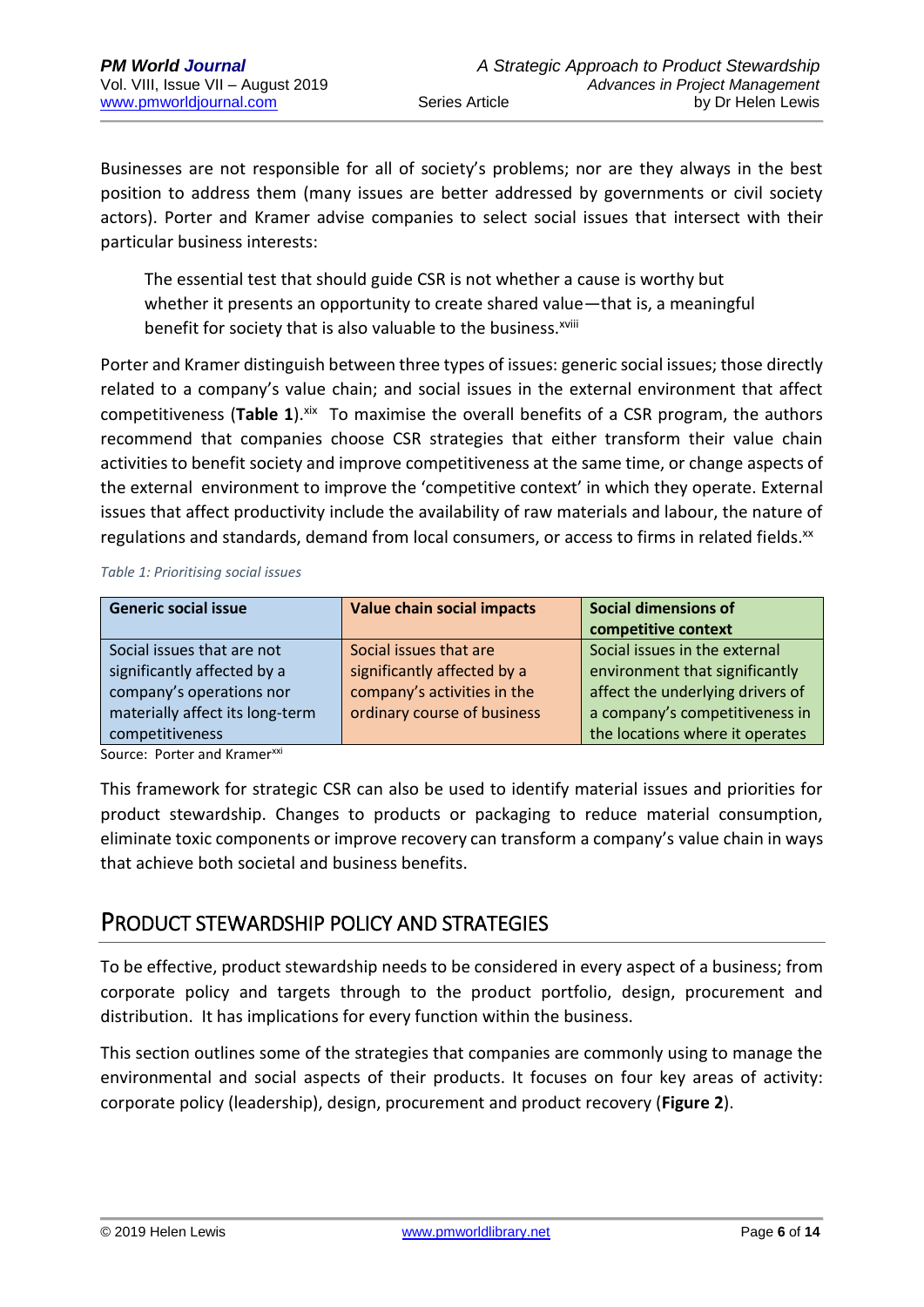|  |  | Figure 2: Examples of product stewardship strategies |  |
|--|--|------------------------------------------------------|--|

| Policy                                                                                                                       | <b>Design</b>                                                                                                                                  | Procurement                                                                                                                                 | Recovery                                                                                                                                       |
|------------------------------------------------------------------------------------------------------------------------------|------------------------------------------------------------------------------------------------------------------------------------------------|---------------------------------------------------------------------------------------------------------------------------------------------|------------------------------------------------------------------------------------------------------------------------------------------------|
| • A policy outlining<br>sustainability values<br>and objectives<br>• Sustainability<br>targets for products<br>and packaging | • Life cycle assessment<br>to identify<br>opportunities<br>•Design for<br>sustainability<br>embedded in<br>product<br>development<br>processes | • Industry standards<br>on supply chain<br><i>issues</i><br>• Guidelines for<br>suppliers<br>• Supply chain<br>auditing and<br>transparency | $\bullet$ Take-back of<br>products at end of<br>life.<br>• Funding recycling<br>infrastructure<br>•Influencing<br>regulations and<br>standards |

### **POLICY**

Many businesses have a CSR or sustainability policy that outlines their corporate values and objectives. These should reflect the knowledge and insights gained through stakeholder engagement and product research. To be effective, a sustainability policy must be relevant and meaningful to employees and customers.

#### **Product goals and targets**

Sustainability or CSR policies provide a broad framework for action, but more specific product goals and targets are needed to guide product stewardship strategies in design, procurement and recovery. Foodstuffs New Zealand for example, has a goal to ensure that all of its own-brand packaging is recyclable. This has helped to guide the development of environmentally improved packaging, including the launch of a new recyclable plastic meat tray in 2015. Foodstuffs uses around 100 million meat trays a year, and previously these were all manufactured from nonrecyclable foamed polystyrene. The new tray is made from recyclable polyethylene terephthalate (PET), which can be collected through municipal recycling programs.

The achievement of product-related policies, goals and targets must be supported by procedures to ensure that these are implemented in everyday practices including design and procurement (explored further below).

Within the marketing function, a strategic approach to product stewardship integrates sustainability objectives in the product portfolio, the product development process and the marketing mix. In their book *Sustainability Marketing,* Belz and Peattie suggest two important questions that need to be answered:

- Which markets should we compete in?
- Within each of our markets, how shall we compete?<sup>xxii</sup>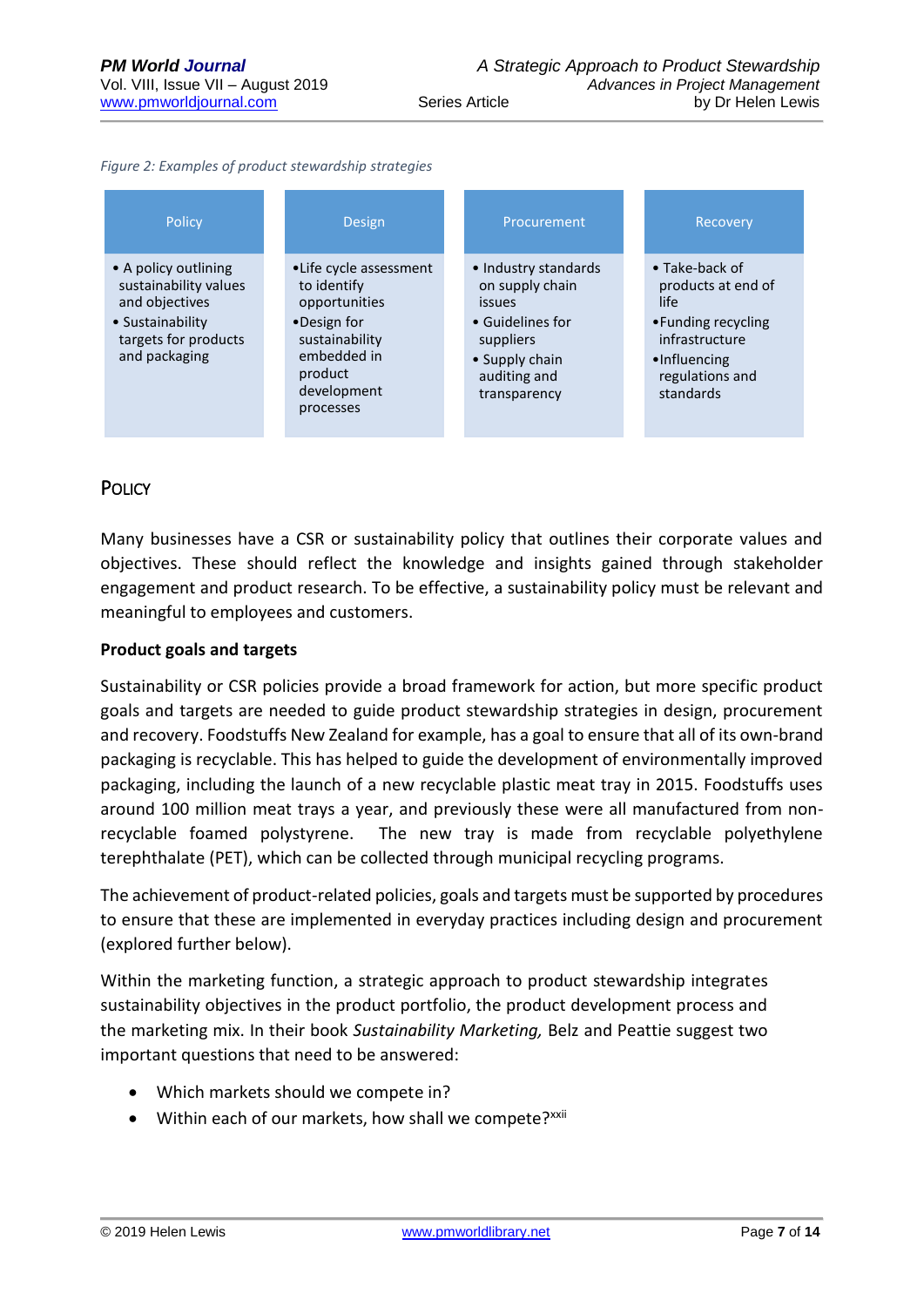They argue that the choice of products will depend on a range of factors, including the perceived attractiveness of the market and the potential strength of the company's competitive position within it. The process of strategic portfolio planning involves decisions about which products the company should withdraw from as well as those it will invest in, and sustainability considerations may influence these decisions [10].

Marketing practitioners need to consider when and how sustainability can be a source of competitive advantage. This can be generated in a number of ways, including:

- by using superior environmental or social performance to differentiate a business and its products from competitors
- by using environmental strategies to reduce costs and prices
- by identifying, occupying and defending a particular market niche.<sup>xxiii</sup>

#### **DESIGN**

While environmental impacts occur at every stage of a product's life cycle, most of these impacts are 'locked-in' at the design stage.<sup>xxiv</sup> The specification of materials, for example, will determine where resource impacts occur, whether toxic substances will be released during manufacture, and whether or not the product is recyclable. Impacts such as energy and water consumption during use, or recycling rates at end of life, are also influenced by consumer behavior, and may require alternative strategies (**Error! Reference source not found. 3**).





#### Product development cycle

Source: Adapted from Lewis et al.xxv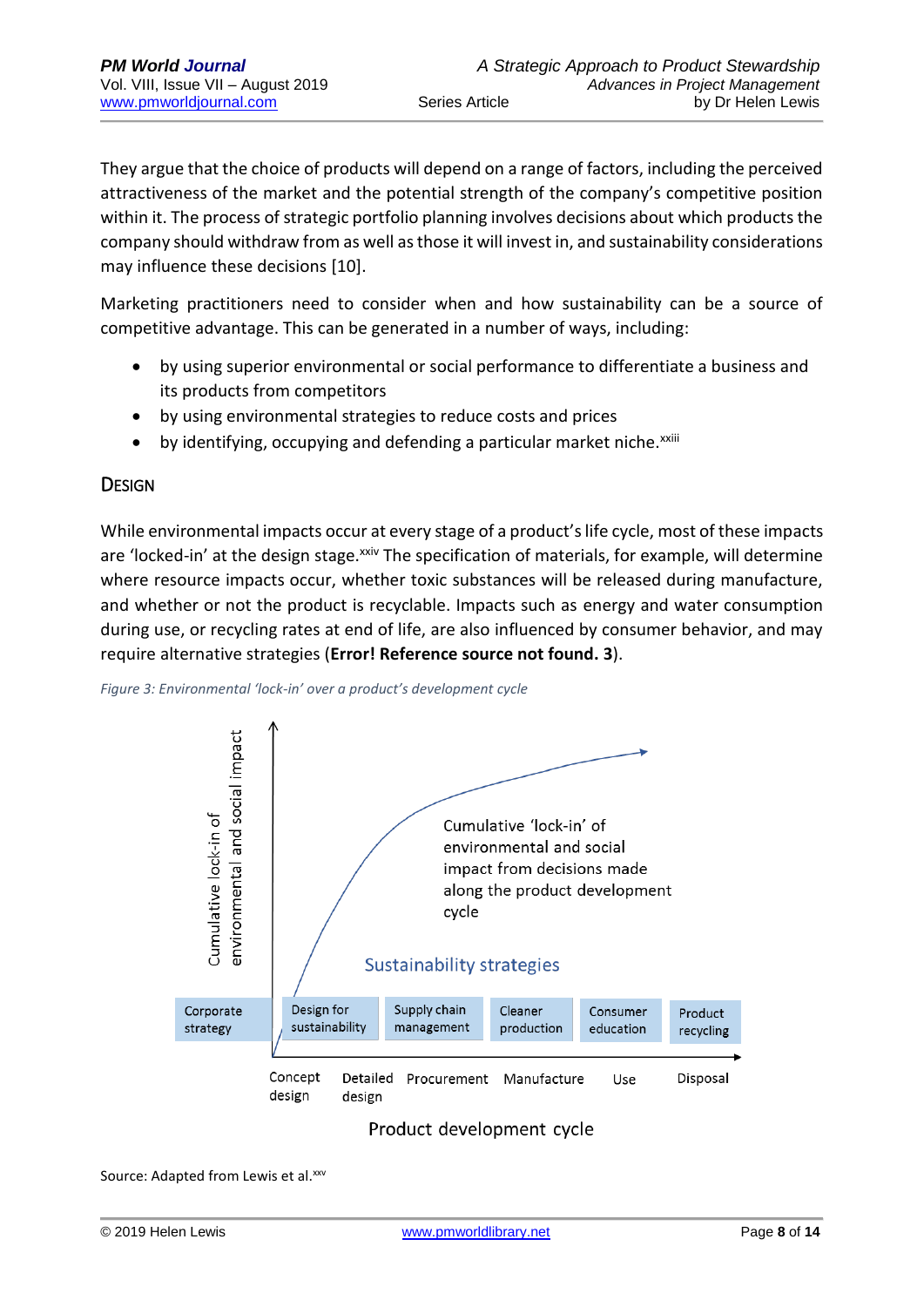'Design for sustainability' means thinking about the environmental and social impacts of a product during the design process. Implementing design for sustainability requires new skills and capabilities, including life cycle thinking. A simple life cycle mapping exercise, common sense and a good understanding of the supply chain will almost always identify opportunities for improvement. Many larger companies also use LCA to inform product development.

A commitment to product stewardship in the design process can generate a range of business benefits. Resene (New Zealand) reformulated its products to meet the 'Environmental Choice' ecolabeling standard for decorative paints, which restricts the use of pigments, solvents, additives and volatile organic compounds that are environmentally damaging or hazardous to human health.<sup>xxvi</sup> Initiatives such as this have helped to build a positive reputation for the company with commercial markets and specifiers.

#### PROCUREMENT

Companies are increasingly being held accountable for the social and environmental impacts of products and materials in their supply chain. Many of these impacts are outside the direct control of a product manufacturer or brand owner, but there are a number of ways that companies can influence or control the actions of suppliers. These include:

- the development of voluntary or mandatory industry standards in collaboration with industry peers
- specifying minimum standards in procurement guidelines and contracts
- collaborating with suppliers to develop more sustainable materials or products.

#### **Industry-wide guidelines and standards**

Media coverage of a factory fire in Bangladesh in 2013 revealed that many well-known clothing brands were being manufactured in unsafe conditions. As a direct result of the fire, Walt Disney Company announced that it would no longer allow the manufacture of its branded merchandise in Bangladesh.<sup>xxvii</sup> However, labour groups suggested that Western companies should 'stay and fix the problem' rather than leave. The outcome was the development of the legally enforceable 'Accord on Fire and Building Safety in Bangladesh', which has been signed by over 100 international brands and retailers; local and global labour unions; and non-government organisations.<sup>xxviii</sup>

Other sustainability issues are being addressed in response to actions by government. The Conflict-Free Sourcing Initiative was developed by consumer electronics manufacturers after President Obama signed the Dodd-Frank Consumer Act into law.<sup>xxix</sup> The resources available through the initiative help companies to comply with a requirement to verify and report on their use of 'conflict minerals' that may be contributing to conflict or human rights abuses.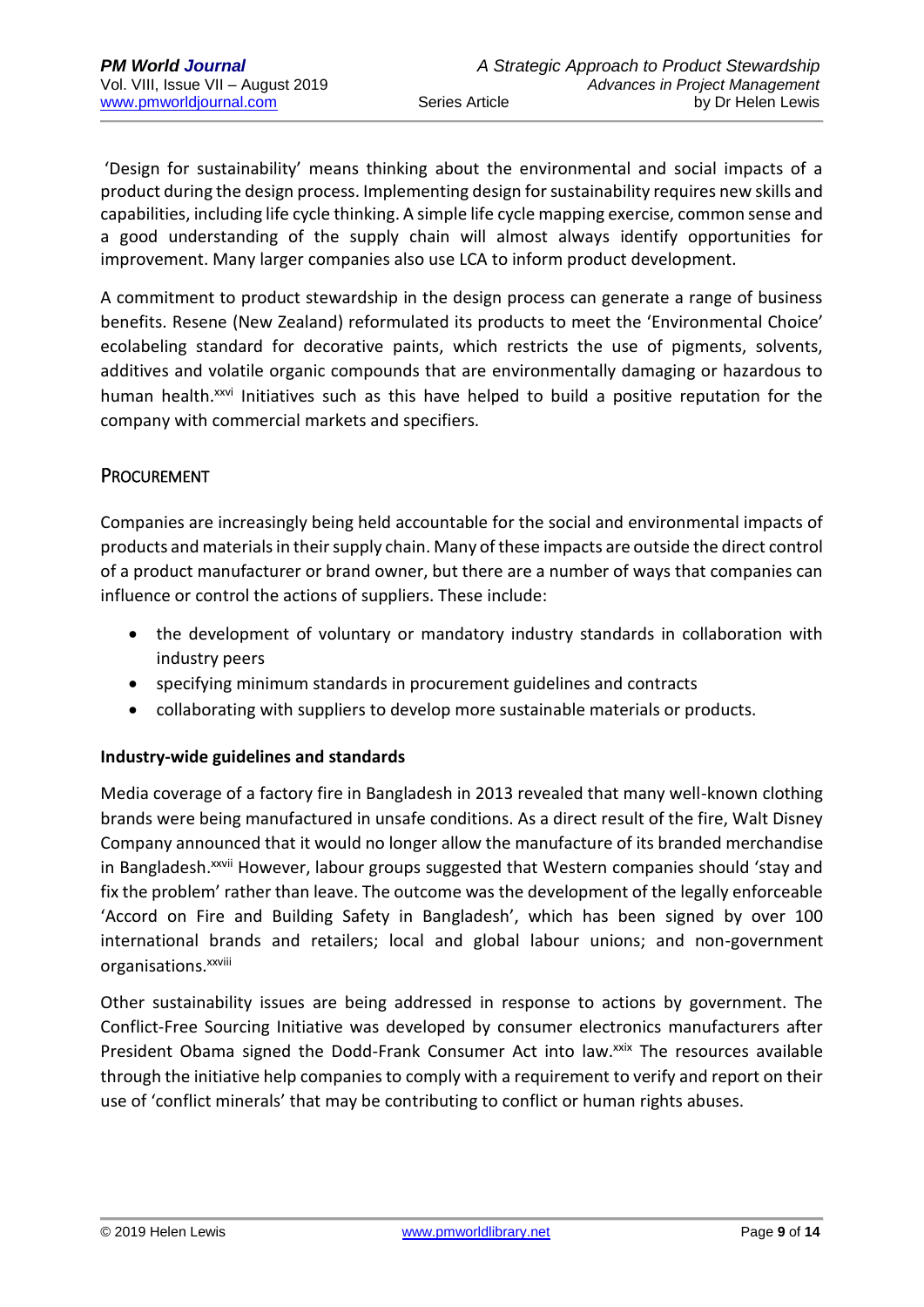#### **Procurement policies and processes**

Many companies are taking action to integrate sustainability goals and standards in their procurement processes. Nike, for example, exerts control over its packaging supply chain by requiring that suppliers comply with their 'Packaging restricted substances list and packaging design requirements'.xxx Many of Nike's requirements, including bans on PVC and foamed plastics, go beyond legal compliance.

#### **Collaboration with suppliers**

Collaboration with suppliers is essential to the achievement of many product stewardship objectives, particularly those for raw materials and components.

#### **RECOVERY**

One of the most important goals of product stewardship is the recovery of used products at end of life for reuse or recycling. To achieve this goal companies are implementing a range of strategies including take-back, support for recycling infrastructure, and the development of industry-wide recycling standards (**Figure 4**).

Take back programs may be implemented by an individual company or undertaken collectively by a group of companies in the same sector to achieve economies of scale. Collective industry programs can be further categorized as either industry-led, as is the case for most producer responsibility organisations (PROs); provided by a more conventional waste management service provider on behalf of an industry sector; or entrepreneur-led, where a company develops a program and then works with industry stewards to implement it.



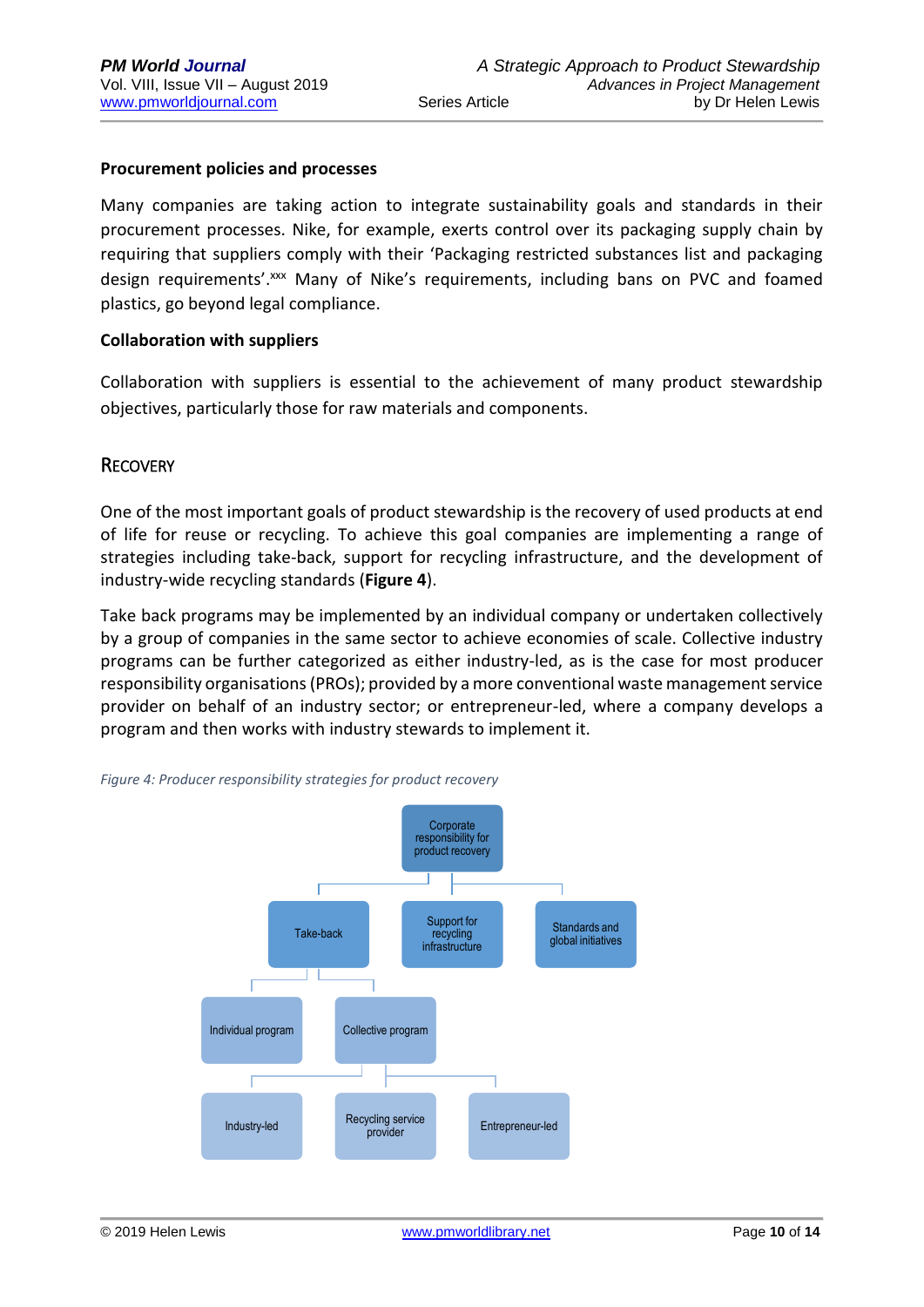### *Take-back*

Extended producer responsibility (EPR) laws shift financial and/or physical responsibility for recycling from local government to producers. Most regulations give producers a choice of complying individually or collectively, which means they can either implement their own takeback and recycling program, or join a collective PRO.

In certain circumstances a company might choose to implement their own individual program, for example if they have an efficient reverse logistics system; if they think they could do it more cost effectively than an established PRO; or if they want more control. There are indications that some companies are reviewing whether their objectives could be better serviced by fulfilling their EPR obligations individually; not as part of a collective scheme. xxxi

There are three common models for take-back. The first and most common is the industry-led and industry managed model, which usually involves a not-for-profit PRO developed by a group of companies with the purpose of meeting compliance obligations.

The second collective model involves a waste management or logistics company providing a compliance service to producers, with the total cost shared between a number of different companies.

The third option for a collective program is one initiated by an entrepreneurial organisation in response to a perceived need rather than a compliance obligation. RED Group, for example, developed a national retail recycling initiative for 'soft plastics' (bags and film) in Australia with the support of food and consumer product manufacturers. This was driven by its founder, Liz Kasell, who had become concerned about the amount of soft plastic packaging going to landfill. She convinced retailers and manufacturers to support her vision for an industry-funded recycling program called REDcycle.

### *Other options to support product recovery*

Where product take-back is not regulated, some companies have chosen to support recycling of their products in other ways, for example by providing financial support for collection or recycling infrastructure. The Closed Loop Fund in the US, which is supported by consumer goods manufacturers, provides financial support for packaging collection, sorting, reprocessing and manufacture into new products. xxxii

Another way that companies support recovery of their products is through global initiatives. Dell, for example, is working with the United Nations Industrial Development Organization (UNIDO) to facilitate the development of appropriate e-waste regulations in developing countries.

# **CONCLUSIONS**

Product stewardship is being implemented by organisations and regulators in response to increasing community concern about the environmental impact of everyday products.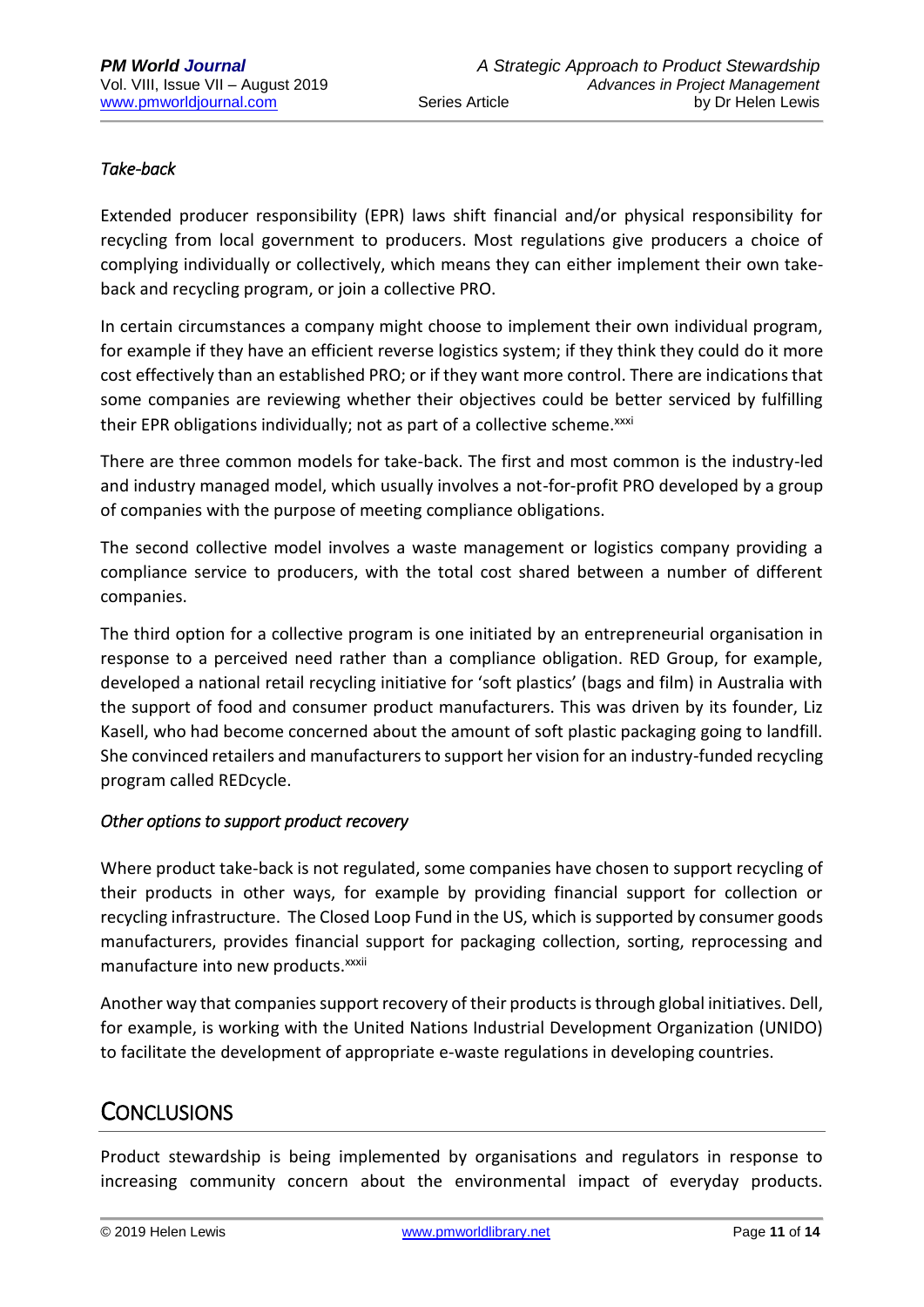Companies that take a strategic and knowledge-based approach to product stewardship understand the perceptions and expectations of their stakeholders; investigate sustainability issues over the total life cycle of their products; and use this knowledge to identify material issues and priorities for their business. This approach helps to ensure financial sustainability within an environment that places more emphasis on corporate responsibility and shared value for business, employees and the community.

# About the Author



**Dr Helen Lewis** Principal, Helen Lewis Research Sydney, Australia



**Dr Helen Lewis** runs her own consulting business, providing research and strategic advice to a range of industry and government clients on product stewardship and packaging. She is an Adjunct Professor with the Institute for Sustainable Futures (ISF) at the University of Technology Sydney and a consultant to the Australian Packaging Covenant Organisation (APCO). IN 2017 Helen co-founded the Product Stewardship Cluster to promote knowledge sharing and collaboration between product stewardship organisations.

Helen has written widely on product stewardship and corporate social responsibility including several books. She published *[Product stewardship in action](https://www.routledge.com/Product-Stewardship-in-Action-The-Business-Case-for-Life-cycle-Thinking/Lewis/p/book/9781783533367)* in 2016 and is a co-author of *Packaging for sustainability* (2012) and *[Design + Environment](https://www.routledge.com/Design--Environment-A-Global-Guide-to-Designing-Greener-Goods/Lewis-Gertsakis-Grant-Morelli-Sweatman/p/book/9781874719434)* (2001). She has a PhD in product stewardship and is a Fellow of the Australian Institute of Packaging.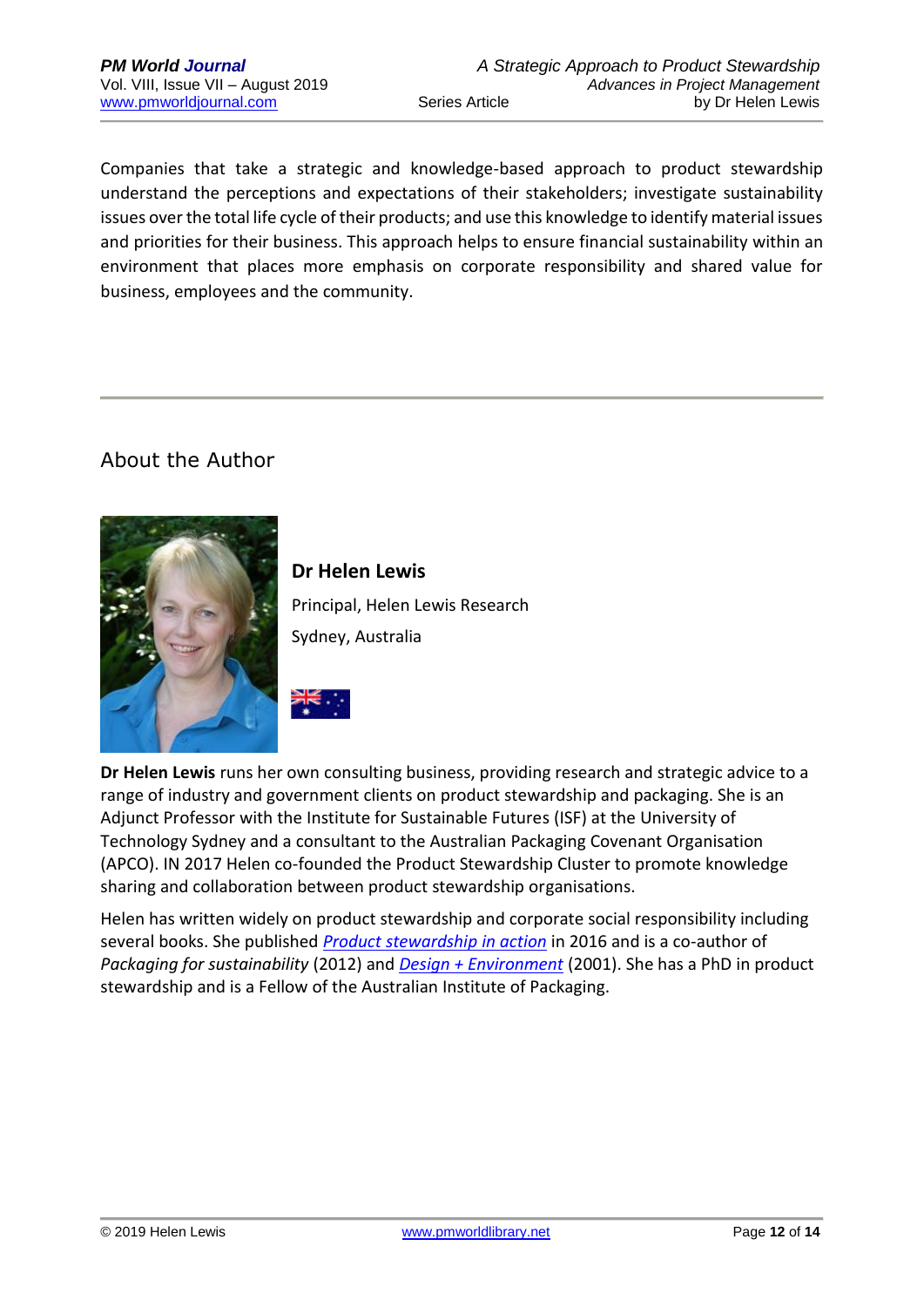### **REFERENCES**

<u>.</u>

<sup>i</sup> Porter, M., & Kramer, M. (2011). The big idea: Creating shared value. *Harvard Business Review.* Retrieved from https://hbr.org/2011/01/the-big-idea-creating-shared-value

ii Porter, M., & Kramer, M. (2006, December). Strategy and society: the link between competitive advantage and corporate social responsibility*. Harvard Business Review*, pp. 1-16 (p. 8).

iii BSR (2011). *Stakeholder Mapping,* p. 2. Retrieved fro[m http://gsvc.org/wp-](http://gsvc.org/wp-content/uploads/2014/11/Stakeholders-Identification-and-Mapping.pdf)

[content/uploads/2014/11/Stakeholders-Identification-and-Mapping.pdf](http://gsvc.org/wp-content/uploads/2014/11/Stakeholders-Identification-and-Mapping.pdf)

iv Belz, F.M., &, Peattie, K. (2009). *Sustainability Marketing: A Global Perspective*. Chichester, West Sussex UK: John Wiley & Sons.

<sup>v</sup> BBMG, GlobeScan, & SustainAbility (2012). *Re: Thinking Consumption: Consumers and the Future of Sustainability.* Retrieved from

<http://www.globescan.com/component/edocman/?view=document&id=46&Itemid=591>

vi *Ibid.,* p. 7.

vii *Ibid.,* p. 15.

viii Smith, R. (1998). *The Environmental Aspects of the Use of PVC in Building Products.* Report by CSIRO Molecular Science for the Plastics and Chemicals Industries Association. Clayton, Australia.

<sup>ix</sup> Coghlan, P. (2001). *A Discussion of Some of the Scientific Issues Concerning the Use of PVC.* Report by CSIRO Molecular Science and Australian National University, a report to the Vinyl Council of Australia. Canberra, Australia.

<sup>x</sup> Verghese, K., & Lockrey, S. (2012). Selecting and applying tools. In K. Verghese, H. Lewis, & L. Fitzpatrick (Eds.), *Packaging for Sustainability*, pp. 251-283. London: Springer.

xi Verghese, K., & Carre, A. (2012). Applying life cycle assessment. In K. Verghese, H. Lewis, & L. Fitzpatrick (Eds.), *Packaging for Sustainability,* pp. 171-210*.* London: Springer.

xii RMIT (2015). *Life Cycle Assessment of Nestle NESCAFE Gold Packaging*. Retrieved from

https:/[/www.rmit.edu.au/research/research-institutes-centres-and-groups/research-centres/centre-for-design](http://www.rmit.edu.au/research/research-institutes-centres-and-groups/research-centres/centre-for-design-and-society/research-areas/sustainable-products-and-packaging/projects/life-cycle-assessment-of-nestle-nescafe-gold-coffe/)[and-society/research-areas/sustainable-products-and-packaging/projects/life-cycle-assessment-of-nestle-nescafe](http://www.rmit.edu.au/research/research-institutes-centres-and-groups/research-centres/centre-for-design-and-society/research-areas/sustainable-products-and-packaging/projects/life-cycle-assessment-of-nestle-nescafe-gold-coffe/)[gold-coffe/](http://www.rmit.edu.au/research/research-institutes-centres-and-groups/research-centres/centre-for-design-and-society/research-areas/sustainable-products-and-packaging/projects/life-cycle-assessment-of-nestle-nescafe-gold-coffe/)

xiii Grant, T., & MacDonald, F. (2009). Life cycle assessment as decision support: a systemic critique. In R. Horne, T. Grant, & K. Verghese (Eds.), *Life Cycle Assessment: Principles, Practice and Prospects*, pp. 33-41 Melbourne: CSIRO Publishing.

xiv Olivetti, E., Gregory, J., & Kirchain, R. (2011). *Life Cycle Impacts of Alkaline Batteries with a Focus on End-of-life*. Report by Massachusetts Institute of Technology for the National Electrical Manufacturers Association. Retrieved from [http://www.epbaeurope.net/documents/NEMA\\_alkalinelca2011.pdf](http://www.epbaeurope.net/documents/NEMA_alkalinelca2011.pdf)

xv Hensler, C.D. (2014). Shrinking footprint: a result of design influenced by life cycle assessment. *Journal of Industrial Ecology*, 18(5), pp. 663-669.

xvi Verghese, K., & Lockrey, S.

xvii GRI, p. 11

xviii Porter, M., & Kramer, M. (2006), p. 10.

xix Porter, M., & Kramer, M. (2011).

xx Porter, M., & Kramer, M. (2006).

xxi *Ibid.,* p. 9.

xxii Belz, F.M., &, Peattie, K.

xxiii *Ibid.*

xxiv Lewis, H., *et al*. (2001). *Design + Environment: A Global Guide to Designing Greener Goods*. Sheffield, UK: Greenleaf Publishing.

xxv *Ibid.,* p. 14.

xxvi The New Zealand Ecolabelling Trust (2015). *Licence Criteria for Paints EC-07-13*. Auckland, NZ. Retrieved from [http://www.environmentalchoice.org.nz/docs/publishedspecifications/ec0715\\_paints.pdf](http://www.environmentalchoice.org.nz/docs/publishedspecifications/ec0715_paints.pdf)

xxvii Greenhouse, S. (2013). Some retailers rethink role in Bangladesh. *New York Times*. Retrieved from [http://www.nytimes.com/2013/05/02/business/some-retailers-rethink-their-role-in-](http://www.nytimes.com/2013/05/02/business/some-retailers-rethink-their-role-in-bangladesh.html?pagewanted=all&module=Search&mabReward=relbias%3As)

[bangladesh.html?pagewanted=all&module=Search&mabReward=relbias%3As](http://www.nytimes.com/2013/05/02/business/some-retailers-rethink-their-role-in-bangladesh.html?pagewanted=all&module=Search&mabReward=relbias%3As)